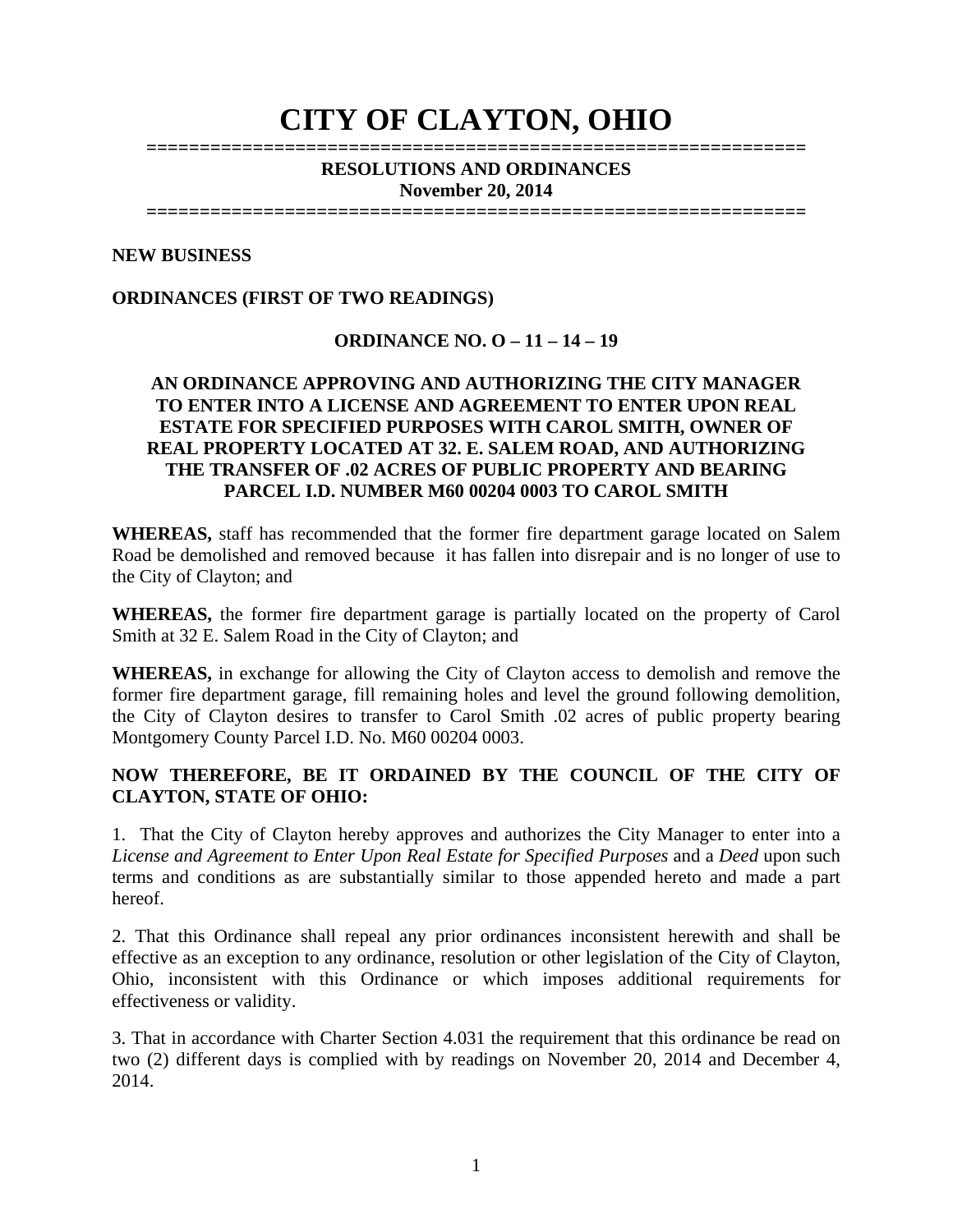4. That in accordance with Clayton Charter Section 4.031(H) this enactment shall become effective thirty days after its second reading and enactment.

ADOPTED BY COUNCIL ON NOVEMBER 20, 2014

#### **RESOLUTIONS (SINGLE READING AND IMMEDIATE ENACTMENT)**

#### **RESOLUTION NO. R – 11 – 14 – 76**

#### **A RESOLUTION AUTHORIZING THE CITY OF CLAYTON TO ENTER INTO A CONTRACT WITH THE MONTGOMERY COUNTY PUBLIC DEFENDER**

**WHEREAS,** R.C. 120.14(E) permits the City to enter into an annual contractual arrangement with the Montgomery County Public Defender to provide legal representation for indigent persons charged with a violation of a municipal ordinance.

#### **NOW THEREFORE, BE IT RESOLVED BY THE COUNCIL OF THE CITY OF CLAYTON, STATE OF OHIO:**

1. That the City is hereby authorized to enter into a contract for 2015 with the Montgomery County Public Defender upon such terms and conditions as are substantially similar to those appended hereto and made a part hereof.

ADOPTED BY COUNCIL ON NOVEMBER 20, 2014

## **RESOLUTION NO. R – 11 – 14 – 77**

#### **A RESOLUTION APPROVING AMENDMENT OF 2014 CERTIFICATE OF ESTIMATED RESOURCES AND APPROPRIATIONS**

**WHEREAS,** during the operation of the City of Clayton certain expenditures are required to provide required governmental services; and

**WHEREAS,** the expenditures must be in accordance with requirements provided by applicable state law and be applied against certain designated City funds; and

**WHEREAS,** certain transfers of moneys within and between specified City funds may be required to comply with accounting requirements established by the office of the State Auditor of Ohio; and

**WHEREAS**, certain appropriations are necessary to authorize payment from certain funds; and

**WHEREAS**, the Finance Director has requested amendment of the Certificate of Estimated Resources and Appropriations due to the Northmont City Schools' portion of Tax Increment Financing monies exceeding budgeted amounts for 2013 and 2014.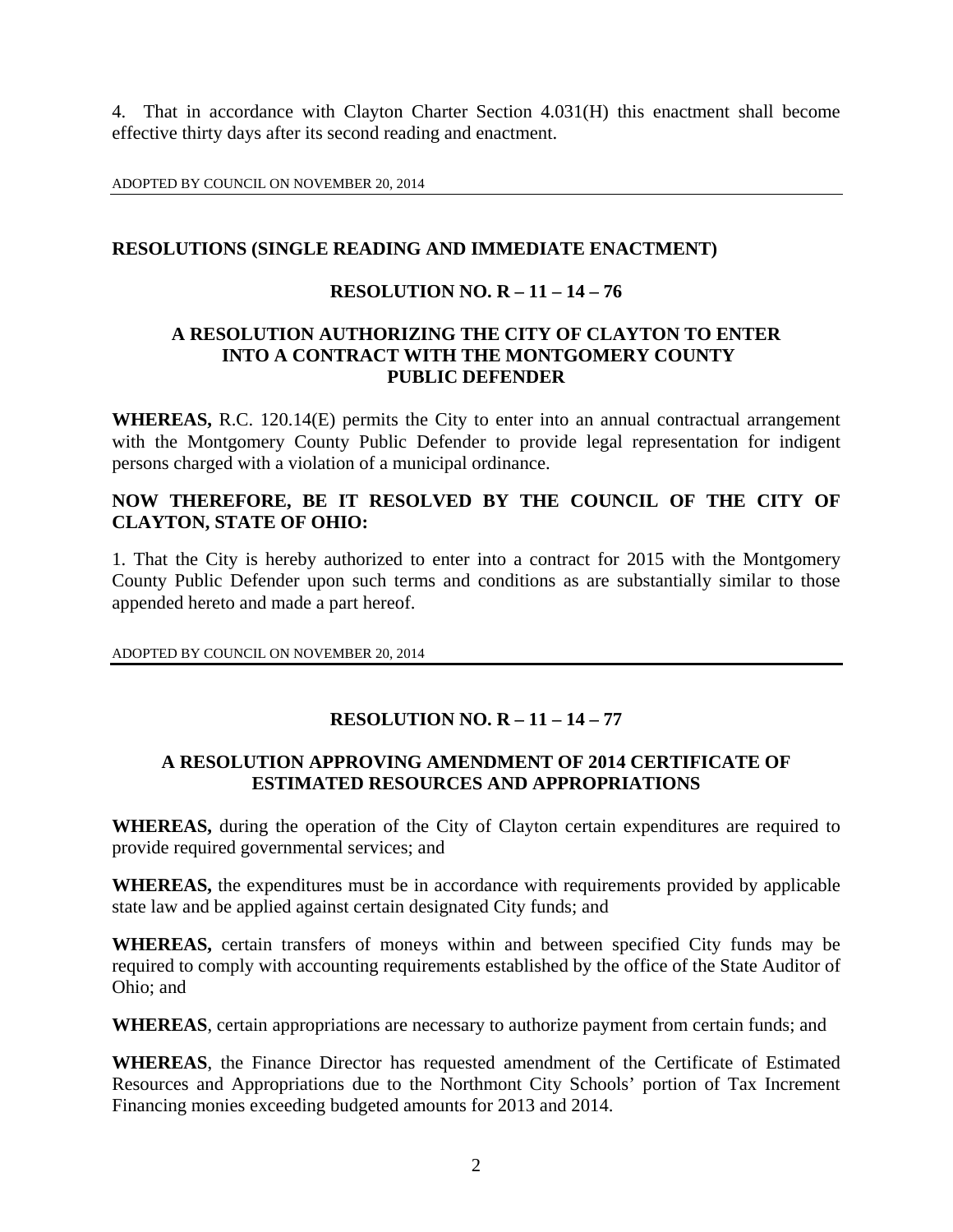## **NOW THEREFORE, BE IT RESOLVED BY THE COUNCIL OF THE CITY OF CLAYTON, STATE OF OHIO:**

1. That the Certificate of Estimated Resources and Appropriations is hereby amended as indicated:

| Fund                               | <b>Estimated Resources Amount</b> | <b>Appropriation Amount</b> |
|------------------------------------|-----------------------------------|-----------------------------|
| $TIF$ (Fund 702)                   |                                   | \$64,209.00 (Operating)     |
| <b>TIF Towne Center (Fund 951)</b> |                                   | \$31,500.00 (Operating)     |

2. That the Finance Director is hereby authorized, empowered and directed to take all action necessary to effect such amendments and appropriations and evidence same on the books and financial record of the City.

ADOPTED BY COUNCIL ON NOVEMBER 20, 2014

#### **RESOLUTION NO. R – 11 – 14 – 78**

#### **A RESOLUTION AUTHORIZING THE CITY MANAGER TO ENTER INTO AN AGREEMENT WITH M·E COMPANIES, INC. DBA M·E/IBI GROUP FOR PROFESSIONAL ENGINEERING CONSULTING SERVICES**

**WHEREAS**, Charter Section 8.02(C)(3)(g) exempts from competitive bidding requirements contracts for professional services not to exceed One Hundred Fifty Thousand Dollars (\$150,000.00); and

**WHEREAS,** Council desires to engage the services of M·E Companies, Inc. dba M·E/IBI Group to perform certain professional engineering consulting services as detailed in the attached correspondence of M·E Companies, Inc. dba M·E/IBI Group and at a cost not to exceed \$150,000.00.

## **NOW THEREFORE, BE IT RESOLVED BY THE COUNCIL OF THE CITY OF CLAYTON, STATE OF OHIO:**

1. That the Council hereby authorizes the City Manager to enter into an agreement with M·E Companies, Inc. dba M·E/IBI Group in substantially similar form as the agreement appended hereto for provision of professional engineering consulting services as detailed in the attached correspondence of M·E Companies, Inc. dba M·E/IBI Group and at a cost not to exceed \$150,000.00.

ADOPTED BY COUNCIL ON NOVEMBER 20, 2014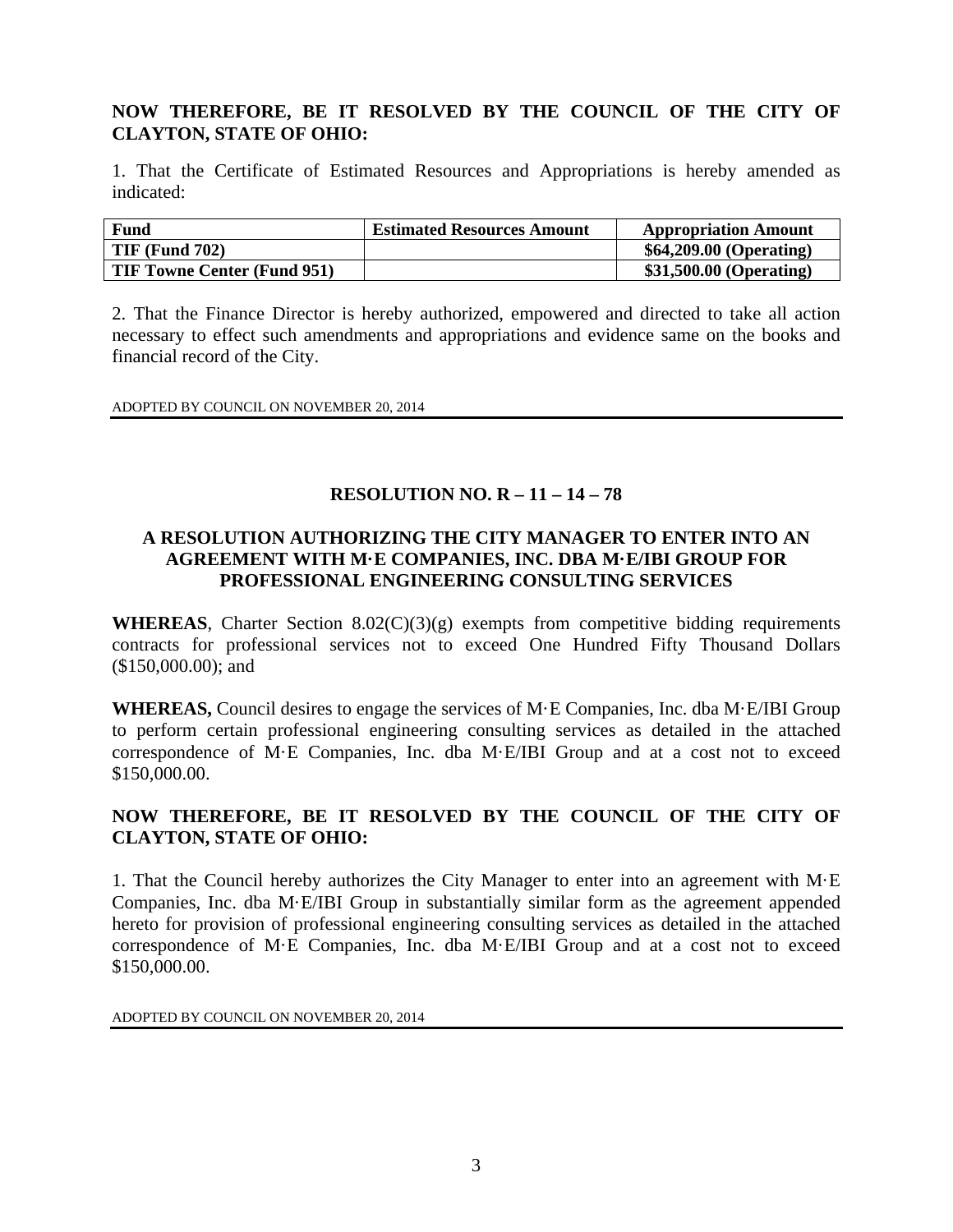# **RESOLUTION NO. R – 11 – 14 – 79**

# **A RESOLUTION TO AUTHORIZE AND APPROVE THE 2015 BUDGET AND PERMANENT APPROPRIATIONS**

**WHEREAS,** during the operation of the City of Clayton certain expenditures are required to provide required governmental services; and

**WHEREAS,** the expenditures must be in accordance with requirements provided by applicable state law and be applied against certain designated City funds; and

**WHEREAS,** certain transfers of moneys within and between specified City funds may be required to comply with accounting requirements established by the office of the State Auditor of Ohio; and

**WHEREAS**, certain appropriations are necessary to authorize payment from certain funds; and

**WHEREAS**, the City Manager and Finance Director have prepared and presented the 2015 Budget and Permanent Appropriations for the City of Clayton.

# **NOW THEREFORE, BE IT RESOLVED BY THE COUNCIL OF THE CITY OF CLAYTON, STATE OF OHIO:**

1. That the 2015 Budget appended hereto and made a part hereof is hereby authorized and approved.

2. The following appropriations by fund and appended hereto and made a part hereof are hereby authorized and approved for 2015: